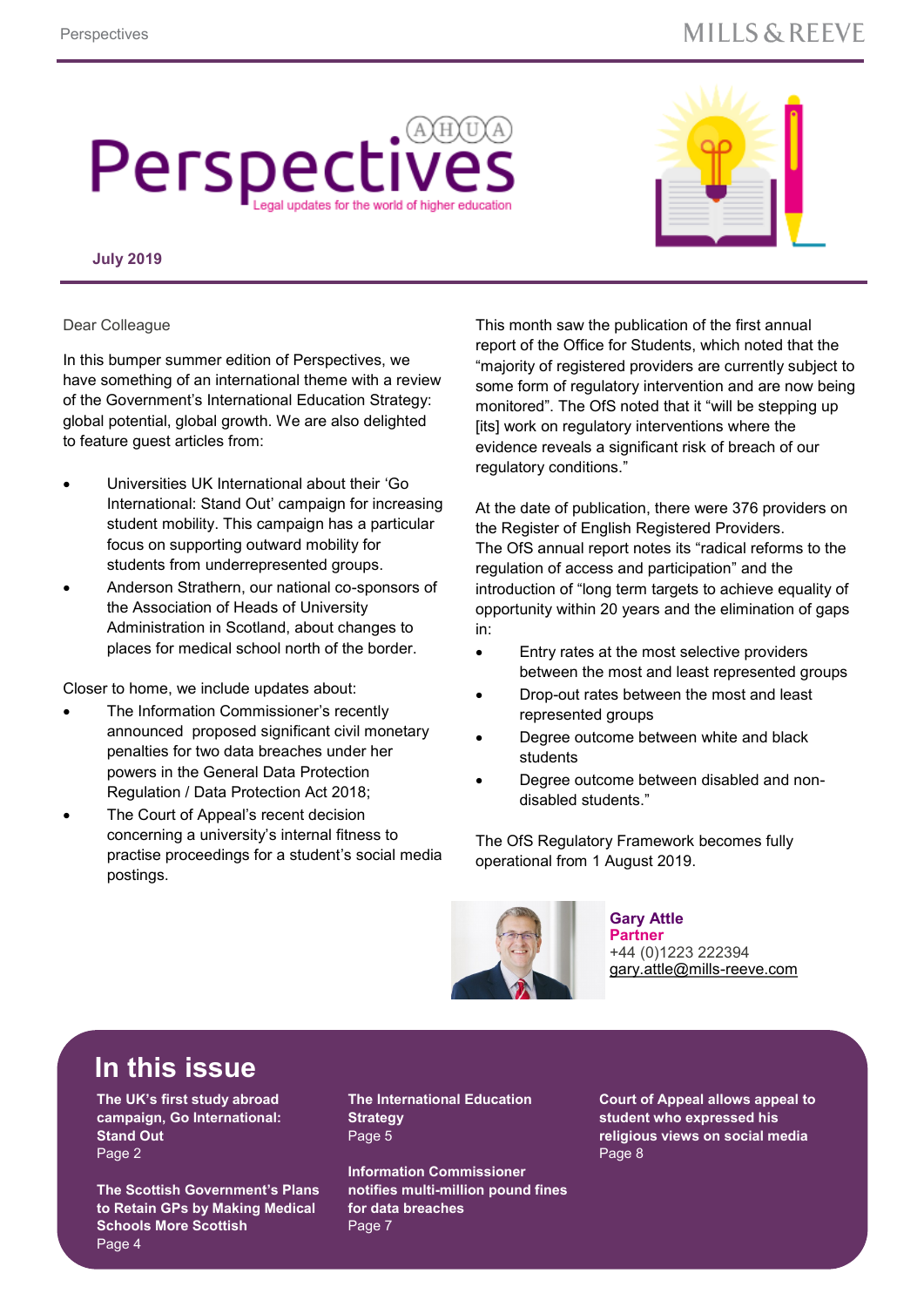## **The UK's first study abroad campaign, Go International: Stand Out**



#### **Studying, working and volunteering abroad benefits students, universities and economies.**

[Our research](https://www.universitiesuk.ac.uk/International/Documents/2019/Gone-Intl-2019.pdf) has found a positive correlation between UK students studying, working and volunteering abroad (outward student mobility) and improved academic and employment outcomes. Students who go abroad are 26% less likely to be unemployed, 7% more likely to be in graduate jobs six months after graduation and are 5.5% higher wage earners when compared with students who don't study abroad.

These positive outcomes hold when looking at students from disadvantaged backgrounds and underrepresented groups, and in some instances these students see even more pronounced benefits. Black and minority ethnic students who were mobile were 10% more likely to be in a graduate job than their nonmobile peers (if working); and mature students who were mobile and working in full-time, paid employment were earning on average 12% more than their nonmobile peers.

Despite this good news, only 7% of undergraduate students in the UK study, work or volunteer abroad during their degree: very low compared with other countries. In the US 16% of students go abroad and this only accounts for those programmes that provide academic credit. Germany is currently on 28% and is working towards a target of 50%. France is well within in the 30% region. In Australia statistics show that almost a quarter of graduating domestic students study abroad. In recognition of the demand for global graduates and the growing skills deficit, in November 2017, UUKi launched a campaign to galvanise UK universities to meet a new national target.

#### **Supporting our campaign**

Our [Go International: Stand Out campaign](https://www.universitiesuk.ac.uk/International/go-international/stand-out) is designed to help the sector double the percentage of UK undergraduate students who have an international placement as part of their university programme to 13% by 2020. So far, 97 UK universities and 6 organisations have signed up to our campaign charter and pledged concrete actions, which will help boost and broaden outward student mobility.

Around 60% of the pledges focus on improving access, with a majority of universities committing not just to one action, but to a range of activities. These have included developing new summer school programmes, increasing scholarship funding, creating work placements in partnership with industry, including mobility activities in access and participation plans, and celebrating mobility alumni. The Stand Out campaign's [One Year On booklet](https://www.universitiesuk.ac.uk/International/go-international/stand-out/Documents/GoIntl%201%20year%20on.pdf) highlighted some of this great work.

Universities' strong engagement with the campaign is a sign of the growing commitment to outward student mobility in the UK. [Our research](https://www.universitiesuk.ac.uk/International/Documents/Mobility_management_report_2018.pdf) shows that 83% of universities have now embedded outward student mobility in institutional strategies, and that 65% have introduced targets to increase participation, while across the sector there is a strategic focus on widening participation and short-term mobility.

The UK Government's International Education Strategy, published in March 2019, included, for the first time, a chapter on global mobility and exchange. In the startegy they emphasise their continued support for the Go International: Stand Out campaign and target.

#### **Setting the scene for continued growth**

For the HE sector, our key ask to Government in support of outward student mobility is a guarantee that a national replacement mechanism for Erasmus+ would be put in place should we lose access to the programme in the event of a no-deal Brexit and be unable to negotiate access to the Erasmus+ successor programme. This ask was at the heart of UUKi's recent #supportstudyabroad campaign, launched in February, which called on government to continue to fund study abroad should we lose access to Erasmus+.

Universities and students responded en masse to the campaign, tweeting stories highlighting the benefits of international experiences. In its first week #supportstudyabroad messages were seen over 12 million times by 5 million people, with thousands of users posting about the importance of study abroad.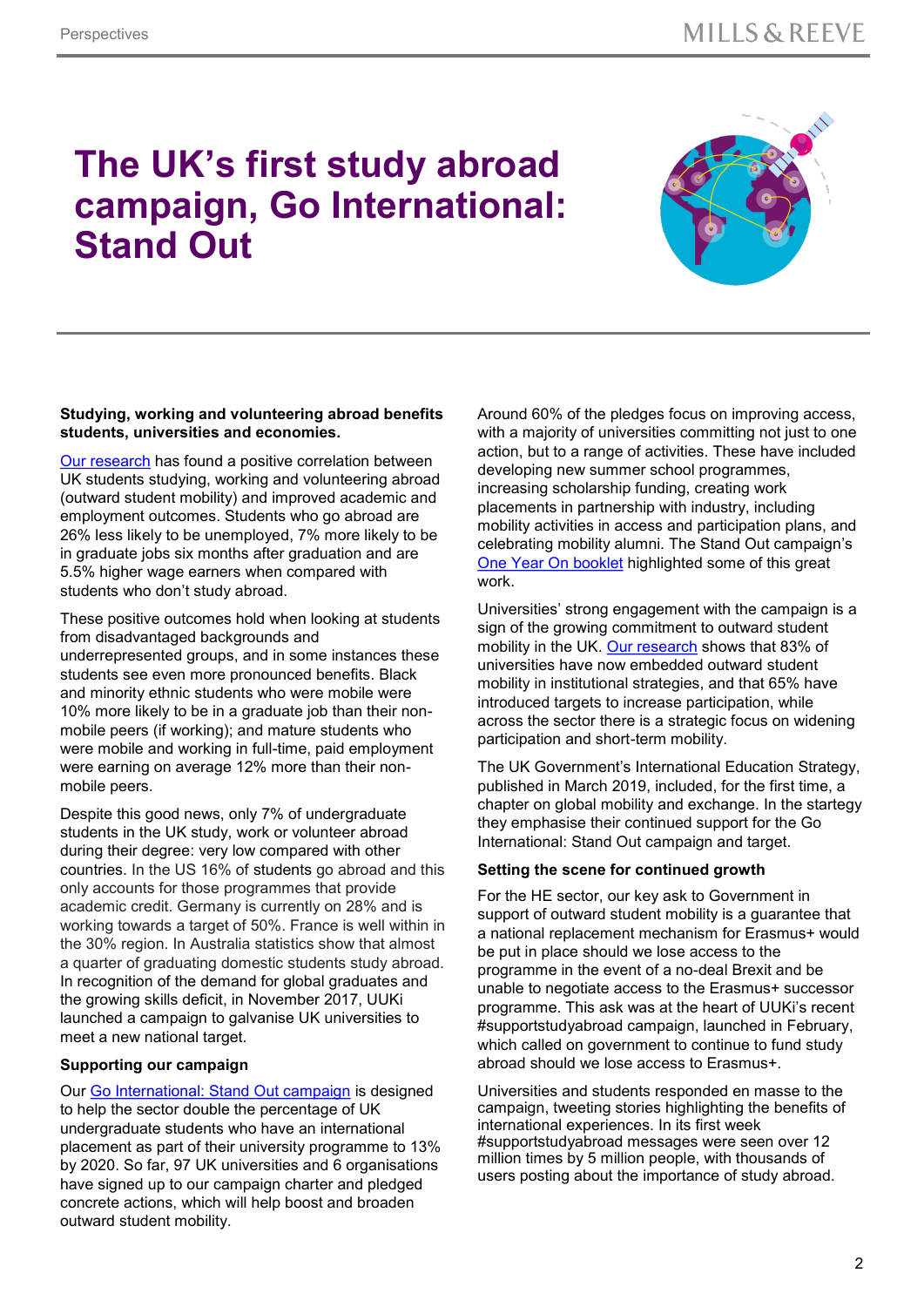UUKi welcomed the announcement that the new Erasmus+ successor programme would include opportunities for short-term mobility. Short-term options of four weeks or less now account for around 1 in 5 mobilities from the UK, and many pledges to the Go International: Stand Out campaign include a focus on short term programmes, which are often more attractive and accessible to those from underrepresented or disadvantaged backgrounds. Ensuring that universities offer a diverse programme with a range of offers to suit all students is essential in ensuring equitable access to mobility.

#### **Hope for a bright (and mobile) future**

Despite political uncertainty around our future relationship with the EU and access to the Erasmus+ programme, the picture of outward student mobility in the UK remains positive. Participation is continuing to increase, universities are diversifying the destinations and durations they offer to help widen participation, and mobile graduates continue to enjoy positive outcomes.

To build on this success, and to broaden our campaign coalition, we are now [actively seeking partnerships from](https://www.universitiesuk.ac.uk/International/go-international/stand-out/Pages/Join-the-campaign.aspx)  [other organisations to support realisation of the 2020](https://www.universitiesuk.ac.uk/International/go-international/stand-out/Pages/Join-the-campaign.aspx)  [goal.](https://www.universitiesuk.ac.uk/International/go-international/stand-out/Pages/Join-the-campaign.aspx) This includes sector bodies, charities, academic associations, commercial partners, employers, employer associations and international partners. We're asking campaign partners to pledge to deliver specific activities, big or small, which help to open up lifechanging experiences to UK students for years to come.

A number of organisations have already responded to our call. For example, QS Unisolution and CRCC Asia recently joined as campaign partners: both companies have pledged new scholarships for UK students to Europe and Asia respectively. CRCC Asia's scholarships target students from underrepresented groups such as BAME students and care-leavers in particular.

You can find out if your institution has signed up to the Go International: Stand Out campaign by viewing our [list of university partners.](https://www.universitiesuk.ac.uk/International/go-international/stand-out/Pages/about.aspx) To find out more about the campaign, how to join, and to view our [campaign toolkit](https://www.universitiesuk.ac.uk/International/go-international/stand-out/Pages/toolkit.aspx) of communications materials and resources for universities, please visit our campaign website at [www.universitiesuk.ac.uk/standout](http://www.universitiesuk.ac.uk/standout) or contact the team directly on [outwardmobility@international.ac.uk.](mailto:outwardmobility@international.ac.uk) By joining as a Stand Out partner, you will join a growing campaign coalition to help us reach our ambitious goal.

#### **Celia Partridge**

**Universities UK International Assistant Director, Partnerships and Mobility**

#### **Catriona Hanks Universities UK Outward Student Mobility Lead**

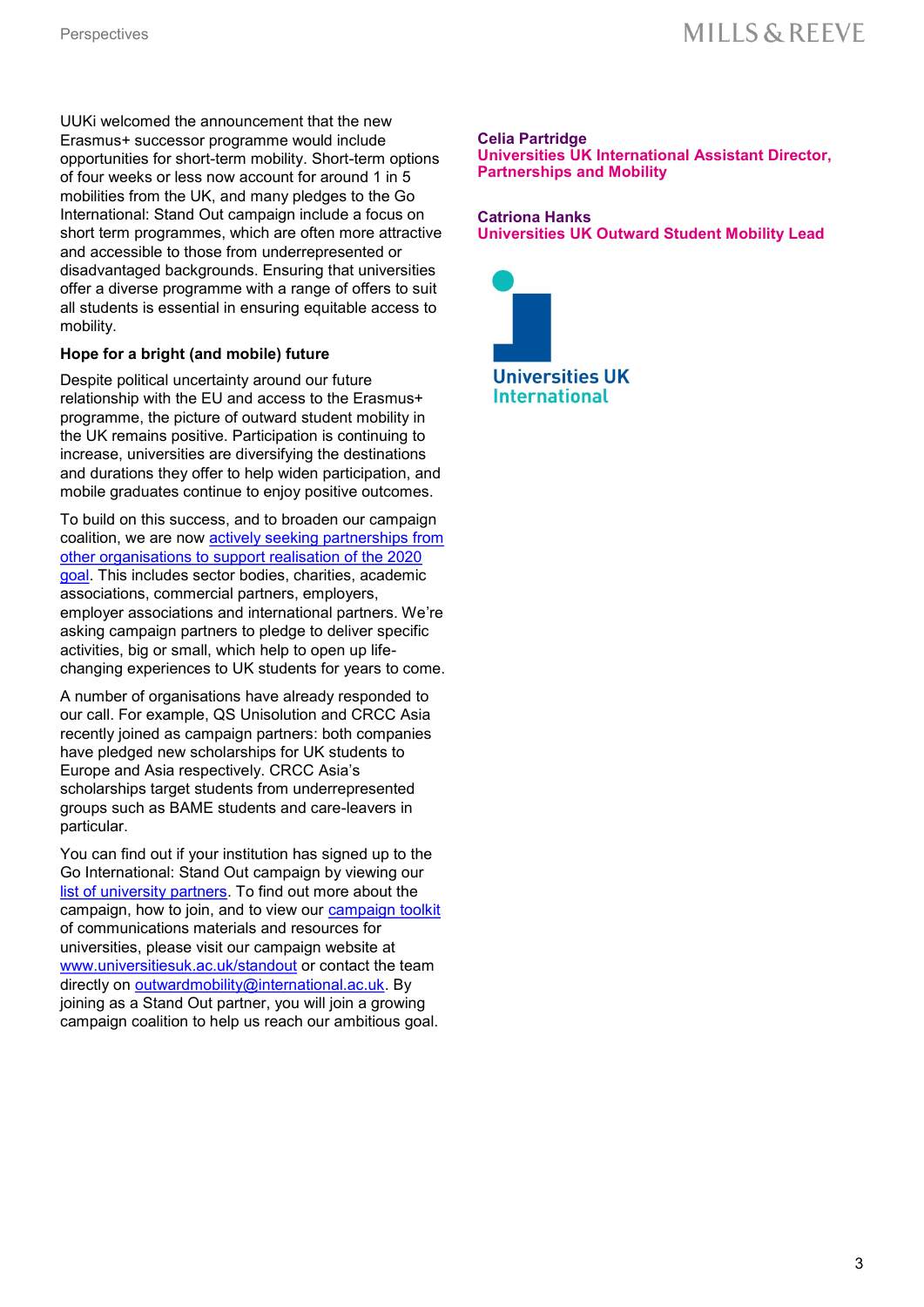### **The Scottish Government's Plans to Retain GPs by Making Medical Schools More Scottish**



Faced with an ageing but ailing population and a lack of GPs in Scotland to care for them, the Scottish Government has resolved to give more places at Scottish medical schools to those from Scotland and the EU, while reducing those available to students from the rest of the UK.

The Scottish Government has recently trialled a number of initiatives with a view to retaining doctors, such as the Scottish Targeted Enhanced Recruitment Scheme, offering grants to those who train in remote locations, and bursaries available under the ScotGEM graduate entry programme for those who go on to work for NHS Scotland. The new proposal forms the next step in the SNP's plan to plug the gaps in healthcare provision, especially in rural and remote areas where jobs have proved harder to fill, and follows a £23 million investment aimed at increasing the number of medical places available at Scottish universities.

The justification for "indirectly disadvantaging" students from the rest of the UK lies in the hope that the plans will allow 36 more doctors to enter general practice in Scotland every year. Currently retention rates of those who come to Scotland to study have been considered to be lower than those who welcomed the recent investments in medical schools would have liked.

According to the Government's Equality Impact Assessment, 80% of Scottish students stay on for specialist training in Scotland, while for those from the "Rest of the UK" that figure is only 44%. The report further argues that the measure is not unduly discriminatory, given that it pursues the legitimate aim of retaining more doctors, and such an outcome could not be achieved through less harmful means.

In assessing the impact of its proposal on the characteristics protected under the Equality Act 2010, such as race and religion, the Scottish Government noted its potentially indirectly discriminatory effects. Under the Act, such effects are not prohibited as long as there is a legitimate aim and the least discriminatory measures to meet that aim are pursued.

The result for universities on both sides of the border is a further bout of much unwelcome uncertainty. At present, students from England, Wales and Northern Ireland make up 29% of the medical student population in Scotland. While demand for places in a highly competitive field such as medicine is unlikely to falter in Scotland, the plans could mean fewer applications from outside the country. With the highly contrasting policies on tuition fees in place either side of Hadrian's Wall, Scottish medical education providers stand to lose part of their income from non-Scottish UK students, whose quota may be reduced under the proposal being mooted.

With recent trends such as junior doctors fighting back against working conditions and hours, trainees following more protracted career paths or taking more breaks during their training, as well an increasing trend in those turning away from the NHS towards the private sector or providing locum services on a self-employed basis, it is clear that many problems face the healthcare sector in Scotland. It is not yet apparent exactly how the plans will affect higher education institutions' entry processes or what the impact will be post-Brexit when universities in Scotland may no longer be under an obligation to admit EU-students free of charge, but what is evident is that just as in so many other areas universities in Scotland are likely to see some changes to their student populations.

The Scottish Government's Equality Impact Assessment [can be found here.](https://www.gov.scot/publications/increasing-number-scotland-domiciled-eu-students-studying-medicine-scottish-universities/)

**Sophie Byrne Anderson Strathern**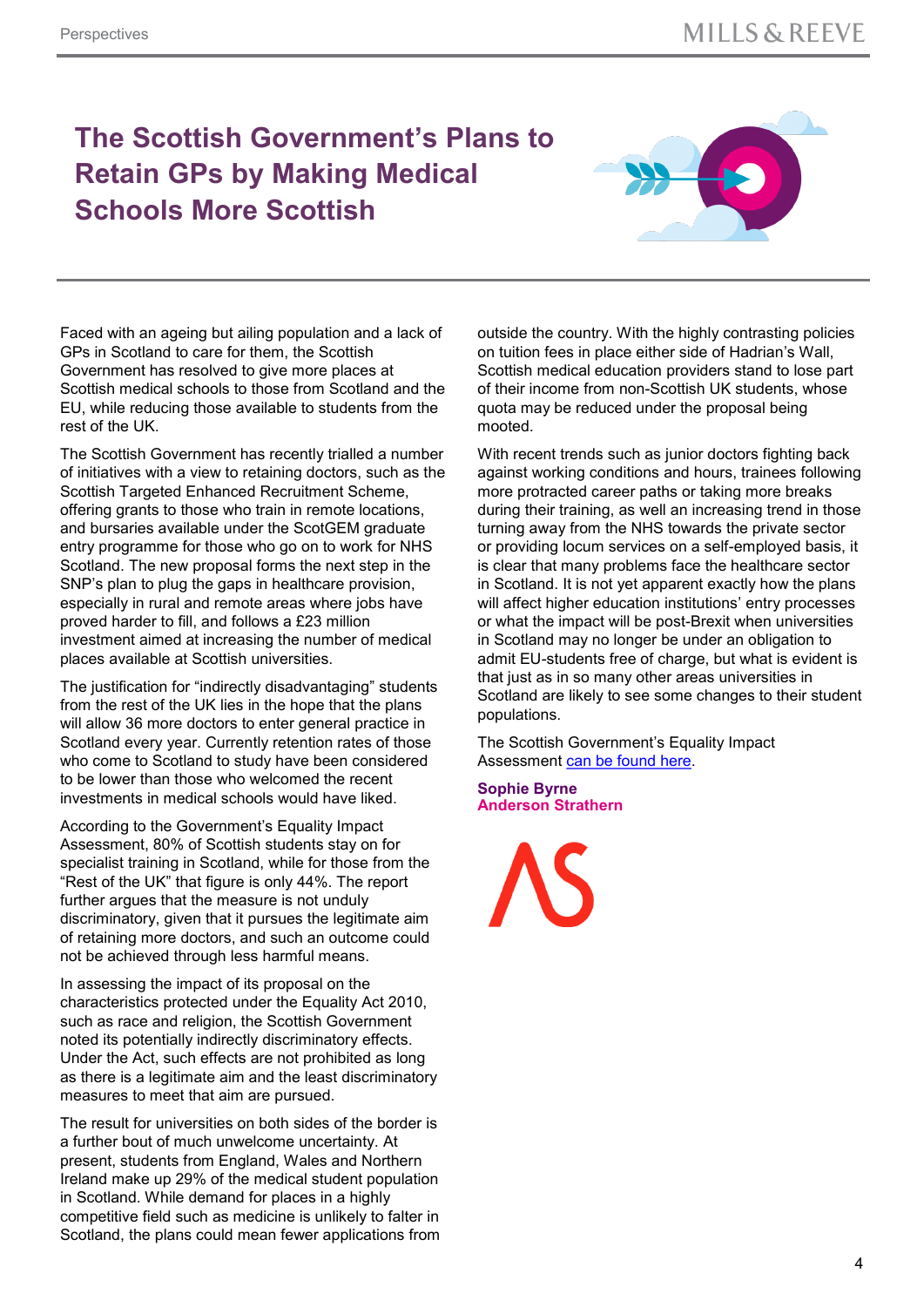### **The International Education Strategy**



As many of you will know, in March 2019 the UK Government published its policy paper "global potential, global growth", which sets ambitious targets for increasing the UK's involvement in the international education market over the next ten years.

With the education market adding over £20 billion per year to the UK economy through education exports and transnational activity, the Government has made it a key priority to cement and grow Britain's leading role in the global education market, especially in light of our awaited departure from the EU.

The higher education sector has welcomed such a target-based strategy and many hope that it marks a shift in direction from the Government, backed up by a commitment to a joined up approach across departments. However, there are concerns that the Home Office has not yet provided clear support on key immigration issues that underpin parts of the strategy. In particular, it is unclear how incoming students will be counted under Home Office immigration statistics and how this will impact the various policies which are intended to reduce yearly net migration.

In the following paragraphs we consider some of the key implications of the international strategy.

#### **Overview of the strategy**

The aim of the strategy is to accomplish two key goals:

To raise the number of international students in UK universities to 600,000 per year

To increase the amount of income generated by education exports to £35 billion (a rise of 75%)

Both targets are highly ambitious and will require a significant increase in the current yearly growth rates to be met. With this in mind, the strategy includes a number of measures to help the sector maximise the potential of UK education exports abroad, including:

- Appointing a new International Education Champion to boost overseas activity by developing strong partnerships and tackling challenges to growth.
- Encouraging sector groups to bid into the £5 million GREAT Challenge Fund to promote the entire UK education offer internationally.
- international student visas, considering how the visa process could be improved for applicants and supporting student employment.
- Improving data on education exports to enhance and drive performance while also mapping out where the best opportunities lie globally.
- Closer working across government departments on international education policy and opportunities.
- Extending the post-study leave period to six months for undergraduate and masters students attending institutions with degree awarding powers, and a year for all doctoral students. The strategy also looks at ways of supporting international students into employment.

Picking up on a couple of these measures:

#### **Extension of the available post-study work visa -** to six months for those on bachelors and masters programs and a year for those doing a PhD. This should make it easier for students to arrange work in the UK as they will be permitted to apply for opportunities in the final three months of their study.

This will likely be attractive to many students, however it is not entirely clear whether it will be enough to fuel the level of growth in student numbers that the strategy envisions. Professor Dame Janet Beer, president of Universities UK, welcomed this proposal but emphasised that the government should go further by "extending the opportunity to at least two years".

However, the commitment to consider how to improve the visa process for applicants is welcomed by the sector, especially if EU nationals are to fall within this system.

**Appointing an** International **Education Champion -** In a major step, a new International Education Champion will be appointed to co-ordinate government departments and to spearhead new partnerships – particularly in relation to four high value regions outside of Europe.

Extending the period of post-study leave for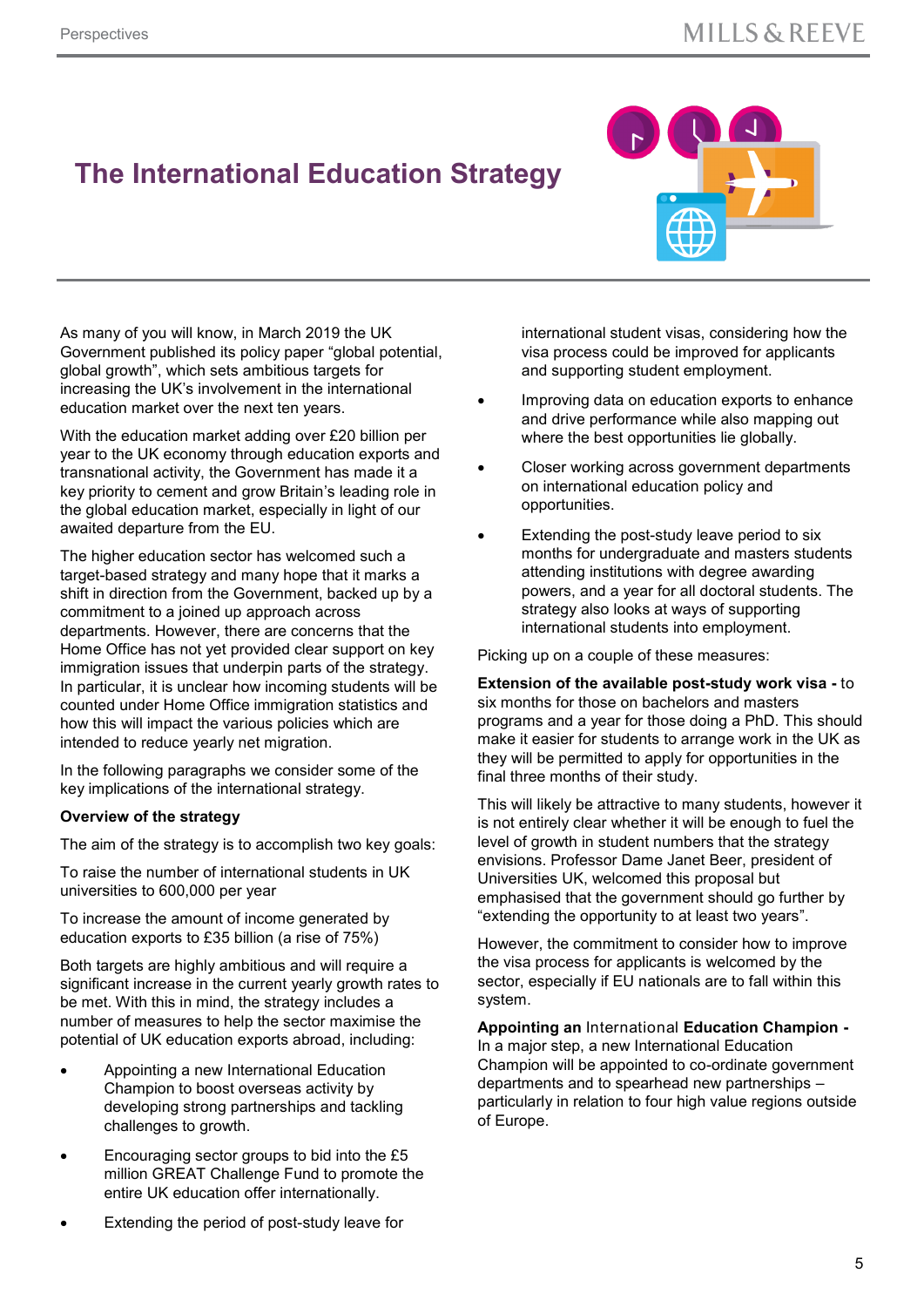#### These are:

- 1. China and Hong Kong
- 2. The Middle East and North Africa
- 3. Latin America
- 4. The ASEAN group of nations

Various examples of government to government exchange are highlighted throughout the report as examples of how growth in these four regions can be fuelled. The notable example of the Thai government officially endorsing BTEC qualifications to be delivered in every vocational and higher institution in Thailand represents the kind of opportunity that this strategy intends to develop, with this large market becoming available to a specific UK education provider at the stroke of a pen.

#### **Commentary**

The measures set out in the strategy provide a good starting point for the Government and the university sector to start talking about how to deliver these ambitious goals, but there is much work to do. Simplifying the fundamental architecture and complexity of the Tier 4 system and introducing a realistic postwork study scheme are likely to be top of the action list.

The changing demographics and increasing investment by the countries that used to send us students in their domestic education capacity is likely to force many UK universities to offer significant incentives that go beyond those offered by competitors internationally. For example, they may need to adopt sophisticated business tools, as well as continuing to provide partnerships of high academic standing in areas attractive to potential students and research collaborators.

One thing we are sure of is that the goals set out in the International Education Strategy will lead to many UK universities placing an increased emphasis on expanding their international partnerships both to attract international students to the UK and to support international students being taught in part or, increasingly, wholly in their home country. With this in mind, we have listed below a few top tips to consider when contemplating such collaborations.

#### **Six top tips –collaborating with international partners**

- 1. Carry out a due diligence exercise as early as possible in the overseas collaboration process. The results may have an impact on the feasibility, structure and format of your partnership.
- 2. Consider using legal agreements that prevent a partner breaching confidentiality, entering into similar collaborations with your competitors and poaching your staff. Seek advice on which law and jurisdiction should govern the agreements.
- 3. Be careful who you contract with. If an international partner is using a weak subsidiary company you may require guarantees from the parent entity to make it easier to enforce the

contracts if needs be.

- 4. Be clear at the outset as to the various grounds for termination and make sure these are clearly set out in the legal agreements. Shorter termination notice periods are recommended for more risky collaborations.
- 5. Identify precisely at the outset what legal and regulatory obligations each party will owe to which institution's students under which state's laws and which parties will contract with the students.
- 6. Adopt a proactive and holistic approach to monitoring the operation of international partnerships and put in place a systematic process for regular review of the operation of the partnership.

#### **Case Study - Setting up an International Branch in Egypt (Al Tamimi & Company)**

Mills & Reeve has longstanding reciprocal "best friend" arrangements with Al Tamimi & Company, a leading law firm in Egypt, and has recently advised several UK universities on establishing international branch campuses (IBC) in Egypt.

Law No. 162 of 2018 and Ministerial Decree No. 4200 of 2018 provides for the establishment of IBCs of foreign universities in Egypt in two ways:

- By applying directly to the Ministry of Higher Education.
- By applying through an Educational Institution, which is a special purpose vehicle, established by virtue of a Presidential Decree, with a mandate to set up IBCs and handle all administrative issues relating to them.

Ever since the issuance of the law and the decree, many well-renowned universities across the globe and Egyptian investors have expressed their interest in setting up IBCs. The timing of this aligns with the Egyptian Government's development of new cities, namely the New Administrative Capital.

#### **Poppy Short**

**Principal associate** [poppy.short@mills](mailto:poppy.short@mills-reeve.com)-reeve.com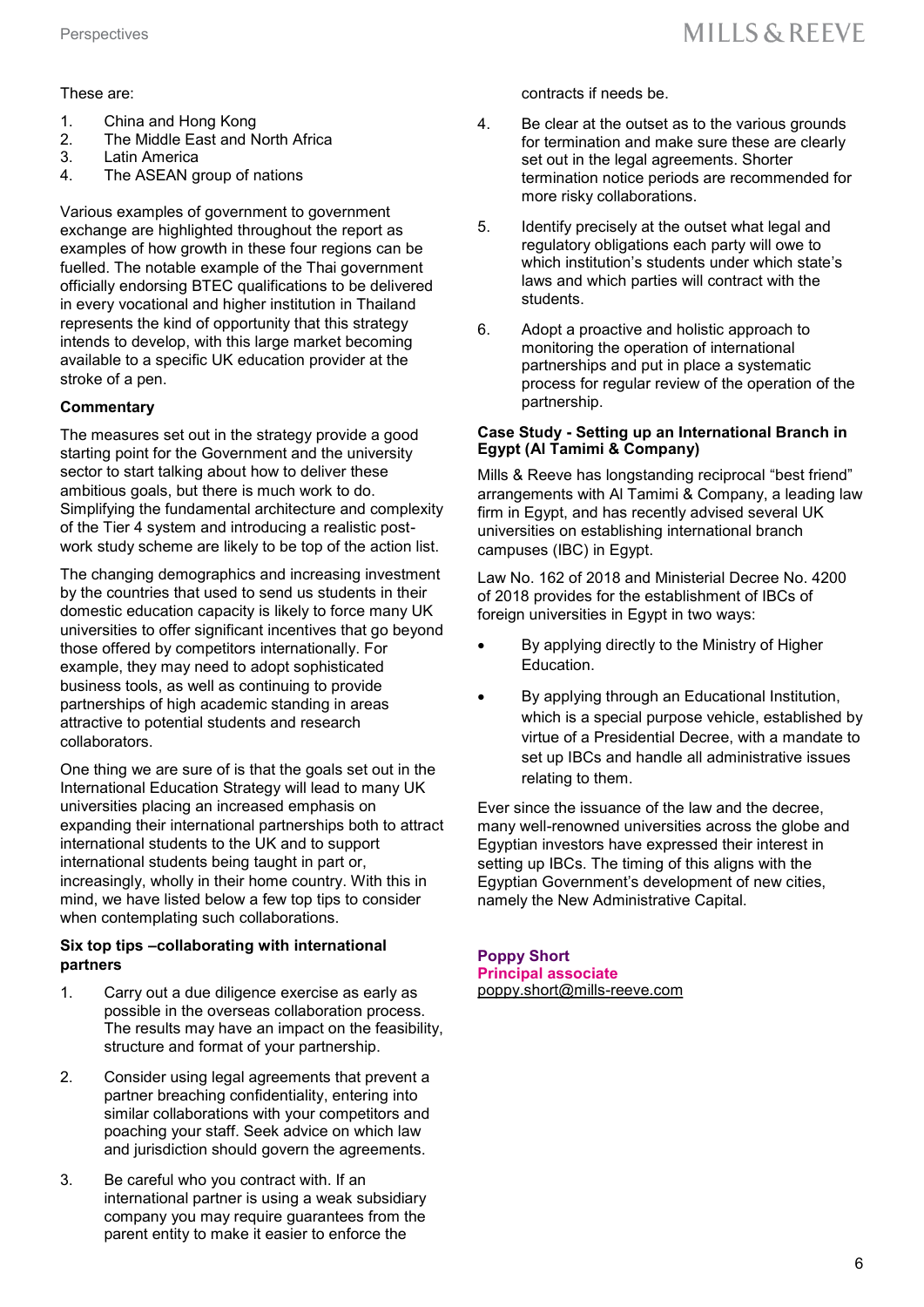## **Information Commissioner notifies multi-million pound fines for data breaches**



The Information Commissioner's Office has started issuing notices of intention to fine data controllers under the GDPR for data breaches.

The maximum fine the Commissioner can impose for a breach of data protection laws increased from £500k under the Data Protection Act 1998 to €20 million or 4% of global annual turnover, whichever is greater, under GDPR. GDPR also introduced stronger data breach reporting and notification requirements.

The Commissioner has this month issued two notices of intention to fine in respect of some high profile data breaches that were notified after GDPR came into effect. The data controllers receiving these notices have been given time to make representations to the Commissioner, who will consider these before making a final decision.

The first notice, proposing a fine of £183.39 million relates to a cyber incident that British Airways notified to the Commissioner in September 2018. User traffic to the British Airways website had been diverted to a fraudulent site, which allowed the attackers to harvest details of around 500,000 BA customers, including log in, payment card and travel information along with names and addresses. The Commissioner has said that "a variety of information was compromised by poor security arrangements at the company".

The second proposed fine of just over £99 million relates to a cyber incident notified to the Commissioner by hotels group Marriott in November 2018. A range of personal data in around 339 million guest records were exposed, about 30 million of whom were resident in the European Economic Area, including 7 million UK residents. The ICO says the vulnerability is believed to stem from systems of the Starwood hotels group, which Marriott acquired in 2016, with the exposure remaining undiscovered until 2018. According to the Commissioner: "The ICO's investigation found that Marriott failed to undertake sufficient due diligence when it bought Starwood and should also have done more to secure its systems."

Both BA and Marriott have cooperated with the Commissioner and made improvements to their security arrangements since the incidents. In both cases the Commissioner acted as "lead supervisory authority" under GDPR for other EU Member States' data protection authorities.

The proposed fines are a marker in the sand, showing the ICO intends to exercise its powers. Organisations should not be complacent about their data responsibilities, and if they have not yet done so they should ensure that cyber security and information governance is an issue considered by the highest levels of management. Operational risk in the event of a data breach comes not only from the ICO, but also from data subjects themselves. We are handling an increasing amount of data-related litigation against businesses and other organisations.

The Commissioner is not alone in imposing substantial fines post-GDPR, nor are they confined to data breaches. In January 2019 the French data protection authority fined Google €50 million for lack of transparency, inadequate information and lack of valid consent regarding Google's "ads personalisation".

It remains to be seen whether any of these fines will be revised following representations, or as a result of formal challenges.

**Claire Williams Principal associate** [claire.williams@mills](mailto:claire.williams@mills-reeve.com)-reeve.com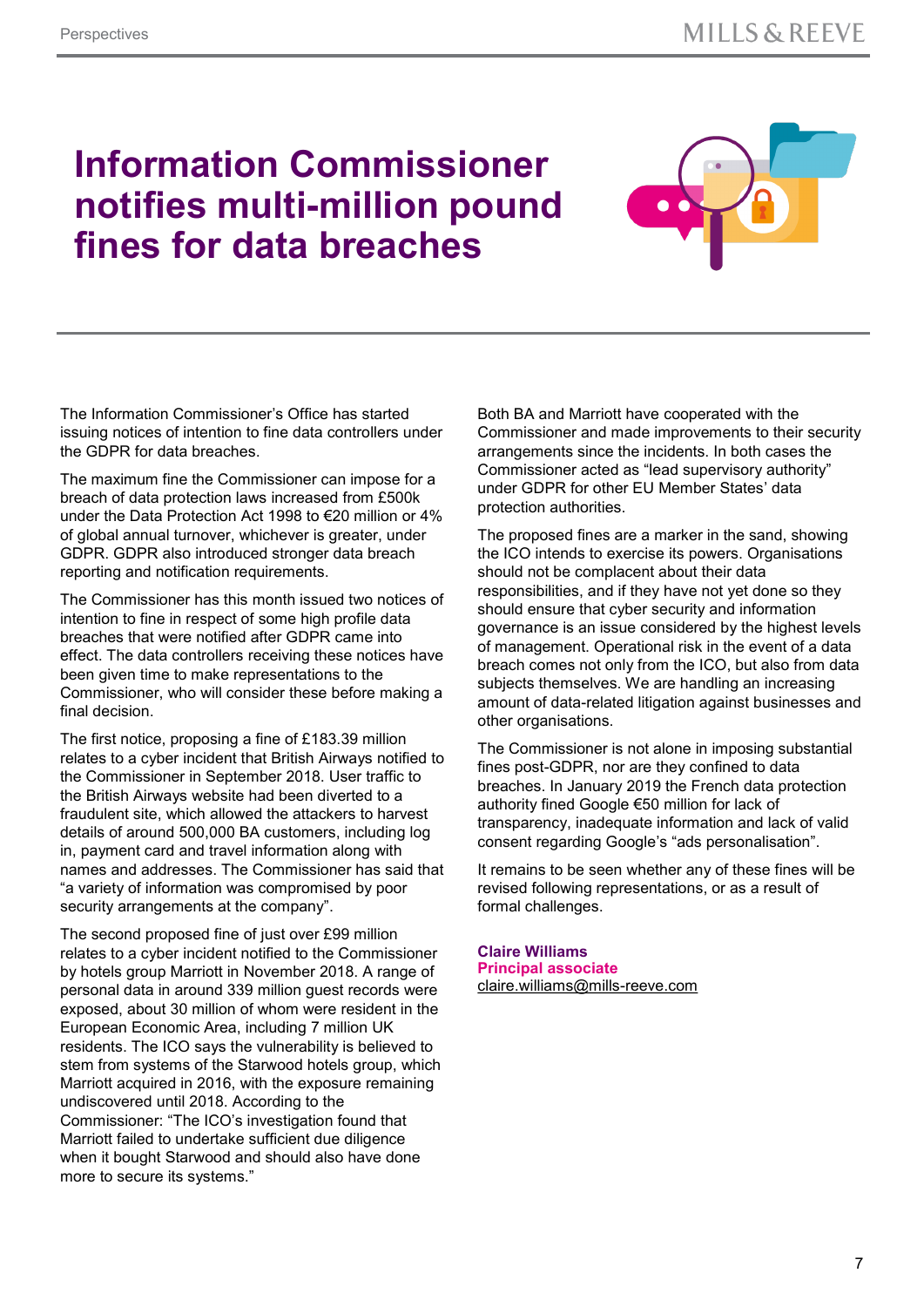## **Court of Appeal allows appeal to student who expressed his religious views on social media**



Felix Ngole (Mr Ngole) won his appeal this month against the University of Sheffield (the University) after the High Court had previously upheld the University's decision to exclude him from his postgraduate course.

#### **Background**

Mr Ngole was a mature student enrolled on a two-year MA in social work. This was an accredited course which, on successful completion, would lead to registration with the Health and Care Professions Council (HCPC), a regulatory body for various professions in the social work sector. On admission, Mr Ngole was required to sign a "Student Entry Agreement" (Agreement) confirming that he accepted the HCPC code of conduct. Crucially, the Agreement contained the following term:

"My conduct will reflect the standards expected of me, both as a student at the University of Sheffield and a prospective member of the social work profession and I will be mindful of the fact that my conduct outside the programme of study may compromise my entitlement to complete the programme or to register with the HCPC."

#### The Facebook Posts

In September 2015, Mr Ngole contributed to a discussion on Facebook. The topic was the imprisonment of Kim Davis, following her refusal to issue marriage licences to same-sex couples because of her Christian beliefs. Mr Ngole quoted the Bible and made around twenty posts, including the following:

"… [S]ame sex marriage is a sin whether we accept it or not"

"…Homosexuality is a sin, no matter how you want to dress it up"

"…[Homosexuality] is a wicked act and God hates the act"

#### **Disciplinary Action and the University's decision**

After a fellow student anonymously reported these posts, the University investigated the matter and initiated their disciplinary process. Following an initial interview, the matter was referred to the Fitness to

Practise (FTP) Committee. A hearing with the FTP Committee took place on 26 January 2016 and the decision taken was to exclude Mr Ngole from the course (but not to exclude the possibility of applying for a different course).

The FTP Committee found that Mr Ngole was in breach of two professional requirements:

- Keeping high standards of professional conduct
- Making sure that his behaviour does not damage public confidence in the profession

On 23 February 2017 Mr Ngole appealed this decision to the University Senate, asserting that he had been discriminated against on the basis of his religion. The Senate Appeal Committee upheld the FTP Committee's decision. One of their primary considerations was Mr Ngole's failure to acknowledge or respect the relevance of the HCPC Code of Conduct.

Consequently, Mr Ngole complained to the Office of the Independent Adjudicator, which determined that the University's decision was reasonable. Mr Ngole then issued judicial review proceedings against the University. After an unsuccessful application to the High Court, he appealed to the Court of Appeal.

#### **The Appeal**

The Court of Appeal in its judgment dated 3 July 2019 found that the University had erred in its decision and ordered the matter to be remitted to a fresh FTP Committee. In reaching this decision, the Court of Appeal made the following points:

 Throughout the process, the University held the position that **any** expression of disapproval of same-sex relations on social media was a breach of the professional guidelines. This stance was not in accordance with the HCPC code.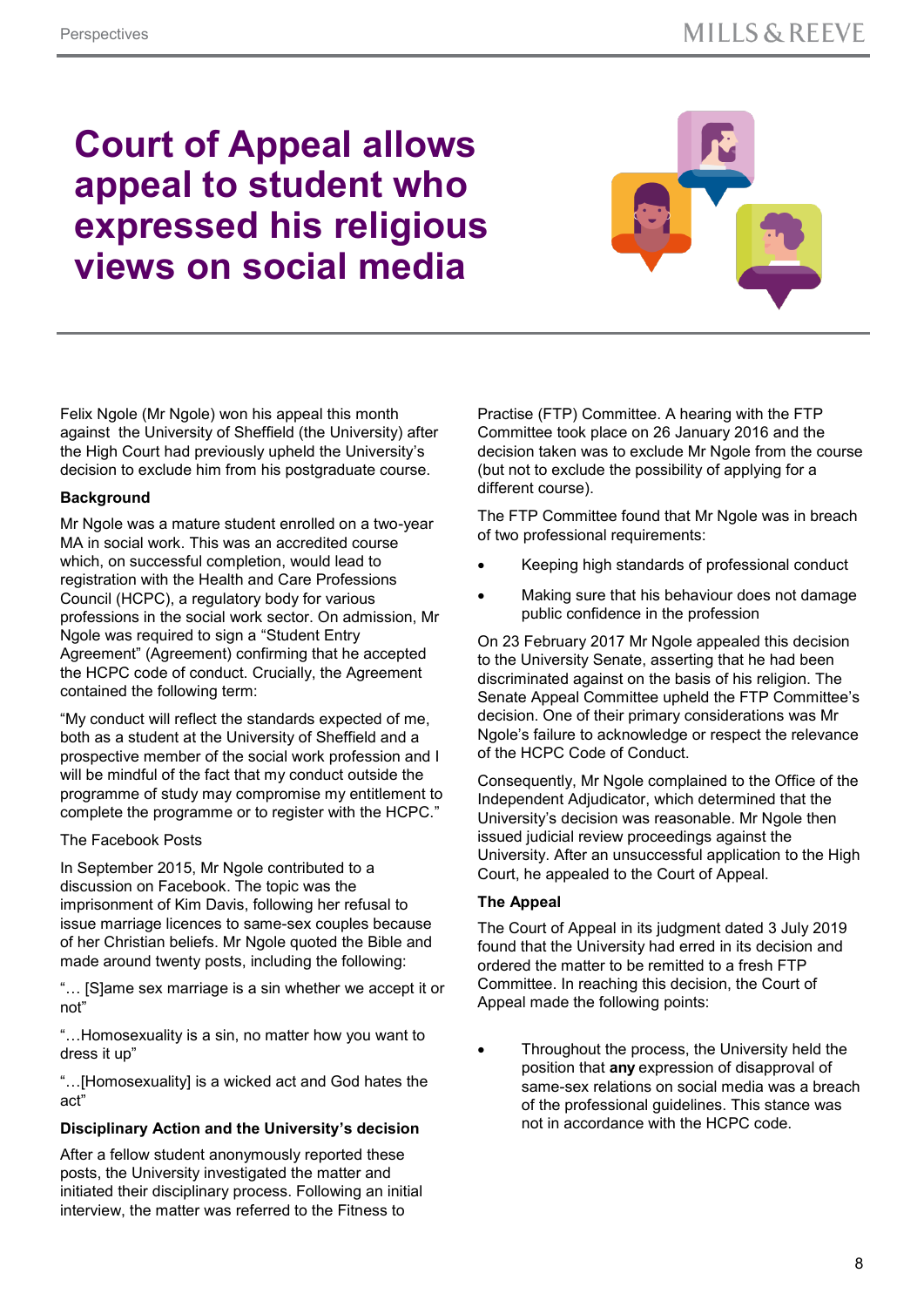- The HCPC professional code did not prohibit the use of social media to share personal views but simply said that the University might have to take action "if the comments posted were offensive, for example if they were racist or sexually explicit".
- The right to freedom of expression is not an unqualified right: professional bodies and organisations are entitled to place reasonable and proportionate restrictions.
- Both sides adopted extreme and polarised positions from the outset, which meant that the disciplinary proceedings got off on the wrong track.
- The University did not make it clear that it was the manner and language in which he had expressed his views that was the real problem, and in particular that his use of Biblical terms such as "wicked" and "abomination" was liable to be understood by many users of social services as extreme and offensive.
- The University quickly formed the view that Mr Ngole had become "extremely entrenched" and that he lacked "insight" into the effect that the Facebook posts would have. This led the University rapidly to conclude that a mere warning was insufficient.
- The University however failed to explore the possibility of finding a middle ground and they unfairly put the onus on Mr Ngole to demonstrate that he did have "insight" and could mend his ways.
- The University wrongly confused the expression of religious views with the notion of discrimination.
- The University gave different and confusing reasons for the suspension.
- The University's approach to sanction was disproportionate; they should have explored imposing a lesser penalty.

#### **Conclusion**

This Court of Appeal's judgment highlights the complexities of fitness to practise cases and the relevant rules (in this case the HCPC code) before making any determination. In this case, the premise on which the FTP Committee based its decision impacted the decision made by the Appeal Committee and meant the whole process was flawed. Sanctions should also be carefully considered and proportionate; in this case, the University imposed the most grave penalty without due consideration of whether a lesser sanction would have been appropriate. In addition, in cases that involve conflicting human rights, universities should tread carefully.

In this case, the Court of Appeal rejected the implication of the University's submission that certain religious views can never be expressed in public by those subject to professional rules – such a "blanket ban" on freedom of expression would not be proportionate.

#### **Eve Rodgers**

**Associate** [eve.rodgers@mills](mailto:eve.rodgers@mills-reeve.com)-reeve.com